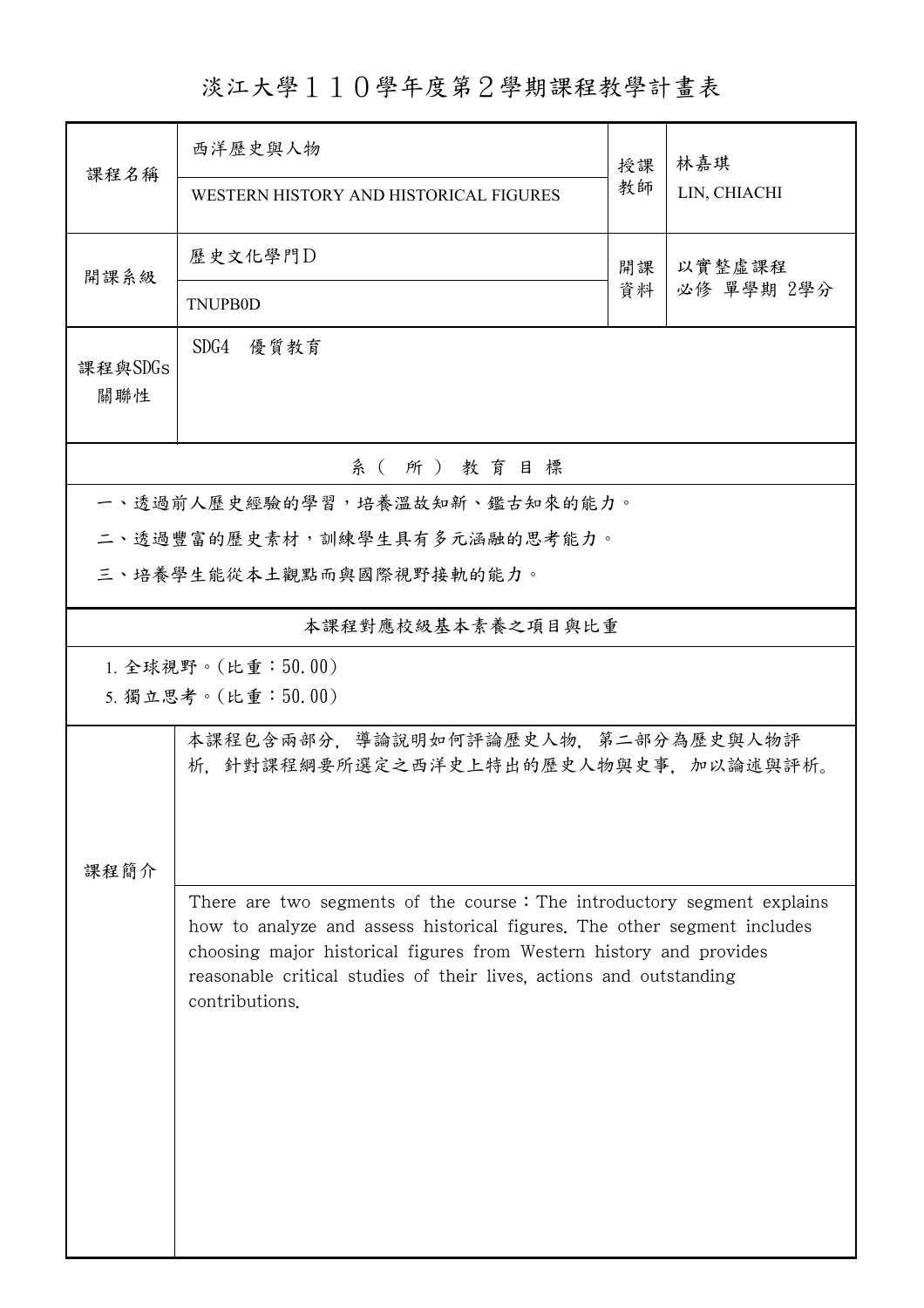## 本課程教學目標與認知、情意、技能目標之對應

將課程教學目標分別對應「認知(Cognitive)」、「情意(Affective)」與「技能(Psychomotor)」 的各目標類型。

一、認知(Cognitive):著重在該科目的事實、概念、程序、後設認知等各類知識之學習。

二、情意(Affective):著重在該科目的興趣、倫理、態度、信念、價值觀等之學習。

三、技能(Psychomotor):著重在該科目的肢體動作或技術操作之學習。

| 序<br>號         | 教學目標(中文)                                                                                               |                                                                                                                                                                                                    |    | 教學目標(英文)                                                                                            |                                        |  |
|----------------|--------------------------------------------------------------------------------------------------------|----------------------------------------------------------------------------------------------------------------------------------------------------------------------------------------------------|----|-----------------------------------------------------------------------------------------------------|----------------------------------------|--|
| $\mathbf{1}$   | 指導學生如何對西洋歷史人物及其<br>作為給予客觀的評價,藉以培養學<br>生的思考能力與批判精神。                                                     |                                                                                                                                                                                                    |    | To guide students to discover connections between<br>the past and present.                          |                                        |  |
|                | 指導學生如何在歷史人物當中尋找 <br>典範,以作為人生的標竿,進而開 the historical figures to serve as a guidepost for life<br>創美好的未來。 |                                                                                                                                                                                                    |    | To guide students to search for a role model among<br>and thus create a better future.              |                                        |  |
|                | 教學目標之目標類型、核心能力、基本素養教學方法與評量方式                                                                           |                                                                                                                                                                                                    |    |                                                                                                     |                                        |  |
| 序<br>號         | 目標類型                                                                                                   | 院、系 $(\kappa)$  <br>核心能力   基本素養                                                                                                                                                                    | 校級 | 教學方法                                                                                                | 評量方式                                   |  |
| 1              | 認知                                                                                                     |                                                                                                                                                                                                    | 1  | 講述、討論                                                                                               | 測驗、作業、報告(含<br>口頭、書面)                   |  |
| 2              | 認知                                                                                                     |                                                                                                                                                                                                    | 5  | 講述、討論                                                                                               | 測驗、作業、報告(含<br>口頭、書面)                   |  |
|                |                                                                                                        |                                                                                                                                                                                                    |    | 授課進度表                                                                                               |                                        |  |
| 週              | 日期起訖                                                                                                   | 內 容 (Subject/Topics)                                                                                                                                                                               |    |                                                                                                     | 註<br>備<br>(採數位教學之週次,請<br>填「線上非同步教學」)   |  |
| 1              | $111/02/21$ ~<br>111/02/25                                                                             | A. Introduction: 1. Should we evaluate historical<br>figures? 2. And its' difficulties. 3. Criteria for<br>evaluation of historical figures; 4. The attitude for<br>evaluating historical figures. |    |                                                                                                     |                                        |  |
| $\overline{2}$ | $111/02/28$ ~<br>111/03/04                                                                             | 和平紀念日補假一天                                                                                                                                                                                          |    |                                                                                                     |                                        |  |
| 3              | $111/03/07$ ~<br>111/03/11                                                                             | B. Historical figures: 1. Aristotle (384-322 B.C.) and<br>Greek philosophy                                                                                                                         |    |                                                                                                     | 線上非同步教學<br>Assignment I: Europe<br>Map |  |
| 4              | $111/03/14$ ~<br>111/03/18                                                                             | 2. Leonidas I. ( $\Lambda \epsilon \omega \nu l \delta \alpha s$ , ?-480 B.C.) and Sparta                                                                                                          |    |                                                                                                     | Group list                             |  |
| 5              | $111/03/21$ ~<br>111/03/25                                                                             | 3. Alexander the Great (356-323 B.C.) and his<br>empire                                                                                                                                            |    |                                                                                                     |                                        |  |
| 6              | $111/03/28$ ~<br>111/04/01                                                                             | 4. Julius Caesar (100-44 B.C.) and The Roman<br>Empire                                                                                                                                             |    |                                                                                                     | 線上非同步教學<br>Assignment II               |  |
| 7              | 111/04/04<br>111/04/08                                                                                 | 兒童節(放假一天)                                                                                                                                                                                          |    |                                                                                                     |                                        |  |
| 8              | $111/04/11$ ~<br>111/04/15                                                                             | discovery                                                                                                                                                                                          |    | 5. Machiavelli (1463-1527) and Italian Renaissance6.<br>Christopher Columbus (1451-1506) and Age of |                                        |  |
| $\mathbf Q$    | $111/04/18$ ~<br>111/04/22                                                                             | 線上非同步教學<br>7.Sir Isaac Newton (1643-1727) and Scientific<br>Revolution                                                                                                                             |    |                                                                                                     |                                        |  |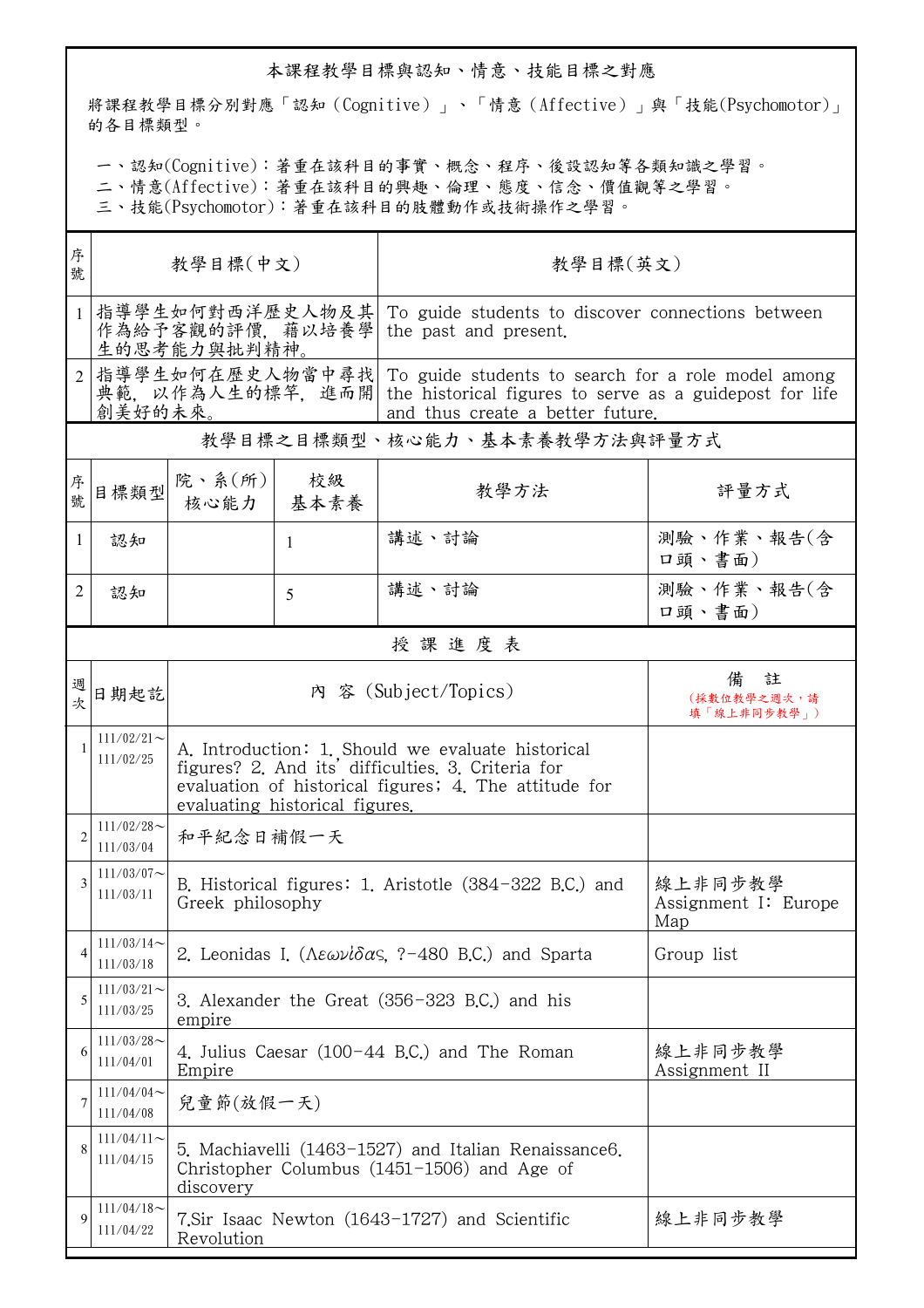| 10          | $111/04/25$ ~<br>111/04/29    | 期中考試週                                                                                                                                                                                                                                                                                                                                                                                                                                                                                                                                                                                                                                                                |         |  |  |
|-------------|-------------------------------|----------------------------------------------------------------------------------------------------------------------------------------------------------------------------------------------------------------------------------------------------------------------------------------------------------------------------------------------------------------------------------------------------------------------------------------------------------------------------------------------------------------------------------------------------------------------------------------------------------------------------------------------------------------------|---------|--|--|
| 11          | $111/05/02$ ~<br>111/05/06    | 8. Peter the Great (1672-1725) and The<br>modernization in Russia                                                                                                                                                                                                                                                                                                                                                                                                                                                                                                                                                                                                    |         |  |  |
| 12          | $111/05/09$ ~<br>111/05/13    | 10. Margaret Hilda Thatcher (1925-2013) and<br>Modern Europe                                                                                                                                                                                                                                                                                                                                                                                                                                                                                                                                                                                                         |         |  |  |
| 13          | $111/05/16 \sim$<br>111/05/20 | 9. Voltaire (1694-1778) and The Enlightenment                                                                                                                                                                                                                                                                                                                                                                                                                                                                                                                                                                                                                        | 線上非同步教學 |  |  |
| 14          | $111/05/23$ ~<br>111/05/27    | Group presentation I                                                                                                                                                                                                                                                                                                                                                                                                                                                                                                                                                                                                                                                 |         |  |  |
| 15          | $111/05/30$ ~<br>111/06/03    | Group presentation II                                                                                                                                                                                                                                                                                                                                                                                                                                                                                                                                                                                                                                                |         |  |  |
| 16          | 111/06/06<br>111/06/10        | Group presentation III                                                                                                                                                                                                                                                                                                                                                                                                                                                                                                                                                                                                                                               |         |  |  |
| 17          | $111/06/13$ ~<br>111/06/17    | Group presentation IV                                                                                                                                                                                                                                                                                                                                                                                                                                                                                                                                                                                                                                                |         |  |  |
| 18          | $111/06/20$ ~<br>111/06/24    | 期末考試週                                                                                                                                                                                                                                                                                                                                                                                                                                                                                                                                                                                                                                                                |         |  |  |
| 修課應<br>注意事項 |                               | 1. No eating, sleeping, drinking, chatting and using cell phone. (Mark of<br>usual: $10\%$<br>2. Absence points: $-1$ . More than 5 times, final score=0.<br>3. No plagiarized in Assignments. Plagiarized=0.<br>4. Please feel free to ask questions by email, and remember mention your<br>name and Course Title in email subject.<br>5. The teacher keeps the right to change syllabus depending on the<br>schedule, please do not quote this syllabus without permission.                                                                                                                                                                                        |         |  |  |
|             | 教學設備                          | 電腦、投影機                                                                                                                                                                                                                                                                                                                                                                                                                                                                                                                                                                                                                                                               |         |  |  |
|             | 教科書與<br>教材                    | Fathers of international thought, Boulder, Colo., 2000.                                                                                                                                                                                                                                                                                                                                                                                                                                                                                                                                                                                                              |         |  |  |
|             | 參考文獻                          | 1. John Najemy, Italy in the Age of the Renaissance, Oxford; New York:<br>Oxford University Press, 2004.<br>2. Asa Briggs and Patricia Clavin, Modern Europe, 1789-Present, 2d. ed.,<br>Longman, 2003.<br>3. Wolfgang Schivelbusch, The Railroad Journey: The Industrialization and<br>Perception of Time and Space, University of California Press, 1987.<br>4. H. G. Koenigsberger and G. Mosse, Europe in the Sixteenth Century.<br>London; New York: Longman, 1989.<br>5. D. H. Pennington, Europe in the Seventeenth Century. London; New York:<br>Longman, 1989.<br>6. Matthew Anderson, Europe in the Eighteenth Century. London; New<br>York: Longman, 1989. |         |  |  |
|             | 批改作業<br>篇數                    | 4 篇 (本欄位僅適用於所授課程需批改作業之課程教師填寫)                                                                                                                                                                                                                                                                                                                                                                                                                                                                                                                                                                                                                                        |         |  |  |
|             | 學期成績<br>計算方式                  | ◆出席率: 10.0 % ◆平時評量:10.0 % ◆期中評量:30.0 %<br>◆期末評量: 30.0 %<br>◆其他〈線上互動〉: 20.0 %                                                                                                                                                                                                                                                                                                                                                                                                                                                                                                                                                                                         |         |  |  |
|             |                               |                                                                                                                                                                                                                                                                                                                                                                                                                                                                                                                                                                                                                                                                      |         |  |  |